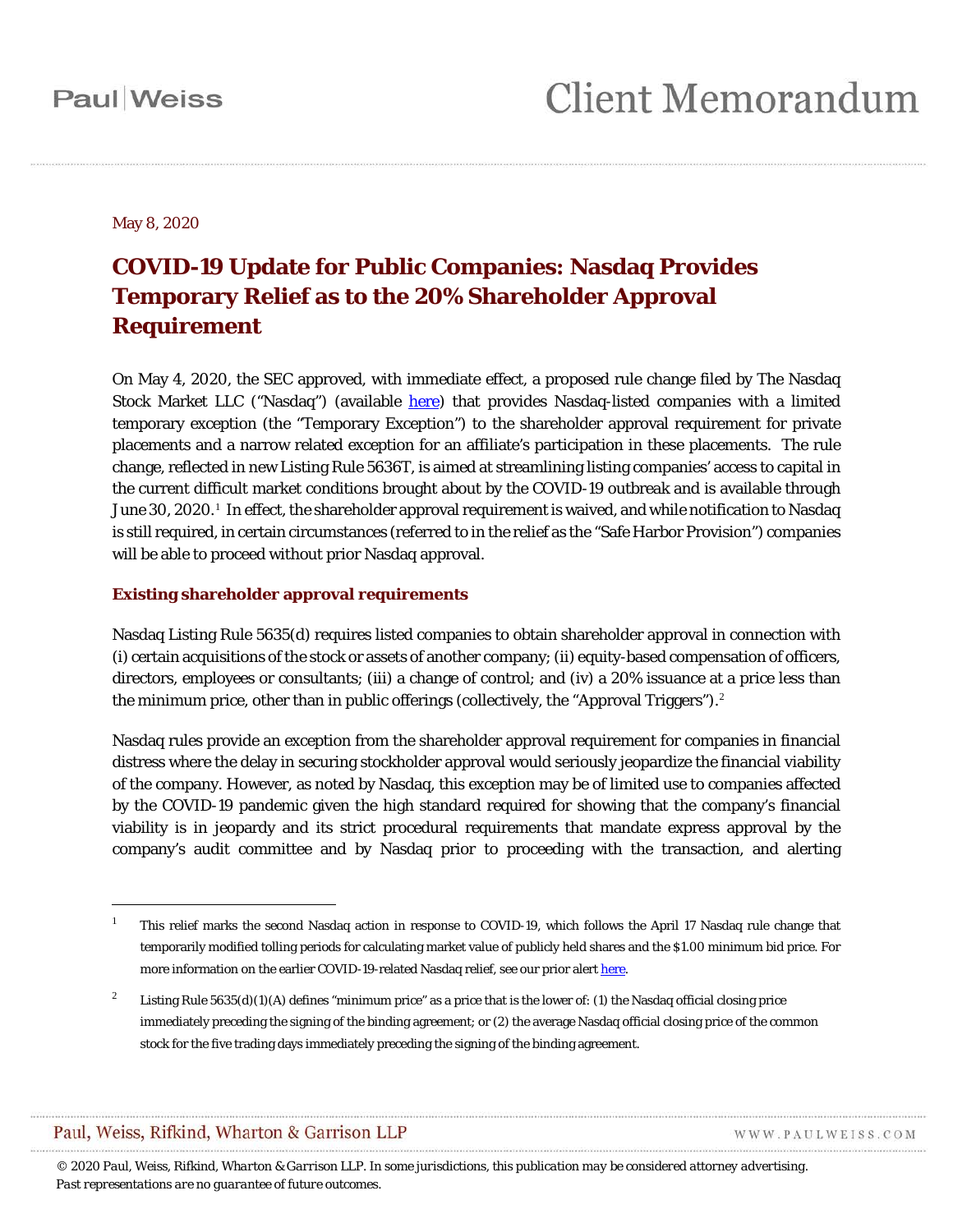## **Paul** Weiss

shareholders of the omission to seek shareholder approval by letter mailed at least 10 calendar days prior to the issuance.

### **Shareholder approval – temporary relief**

### *Scope of the exception*

The Temporary Exception allows Nasdaq-listed companies to issue, without shareholder approval, securities in a private placement notwithstanding the 20% shareholder approval rule. The Temporary Exception is in force through June 30, 2020, and to take advantage of the relief, a binding agreement to issue the securities has to be signed, the requisite notices need to be submitted and the Nasdaq approval (unless the Safe Harbor Provision, as described below, is available) must be obtained prior to that date. Issuances may occur after June 30, 2020, provided they occur no later than 30 calendar days following the date of the binding agreement.

### *Key requirements*

In order to take advantage of the Temporary Exception, the company must apply to the Listing Qualifications Department demonstrating that the transaction satisfies the following requirements:

- the delay in securing shareholder approval would (i) have a material adverse impact on the company's ability to maintain operations under its pre-COVID-19 business plan; (ii) result in workforce reductions; (iii) adversely impact the company's ability to undertake new initiatives in response to COVID-19; or (iv) seriously jeopardize the financial viability of the enterprise;
- the need for the transaction is due to circumstances related to COVID-19;
- the company undertook a process designed to ensure that the proposed transaction represents the best terms available to the company; and
- the company's audit committee (or a comparable body of the board of directors comprised solely of independent, disinterested directors) has expressly approved the transaction and has determined that the transaction is in the best interest of shareholders.

After submitting the application to the Listing Qualifications Department, unlike the requirement for the financial viability exception, the company does not need to obtain prior Nasdaq approval if it can avail itself of the Safe Harbor Provision, namely the maximum issuance of common stock (or securities convertible into common stock) issuable in the transaction is less than 25% of the total shares outstanding and less than 25% of the voting power outstanding before the transaction, and the maximum discount to the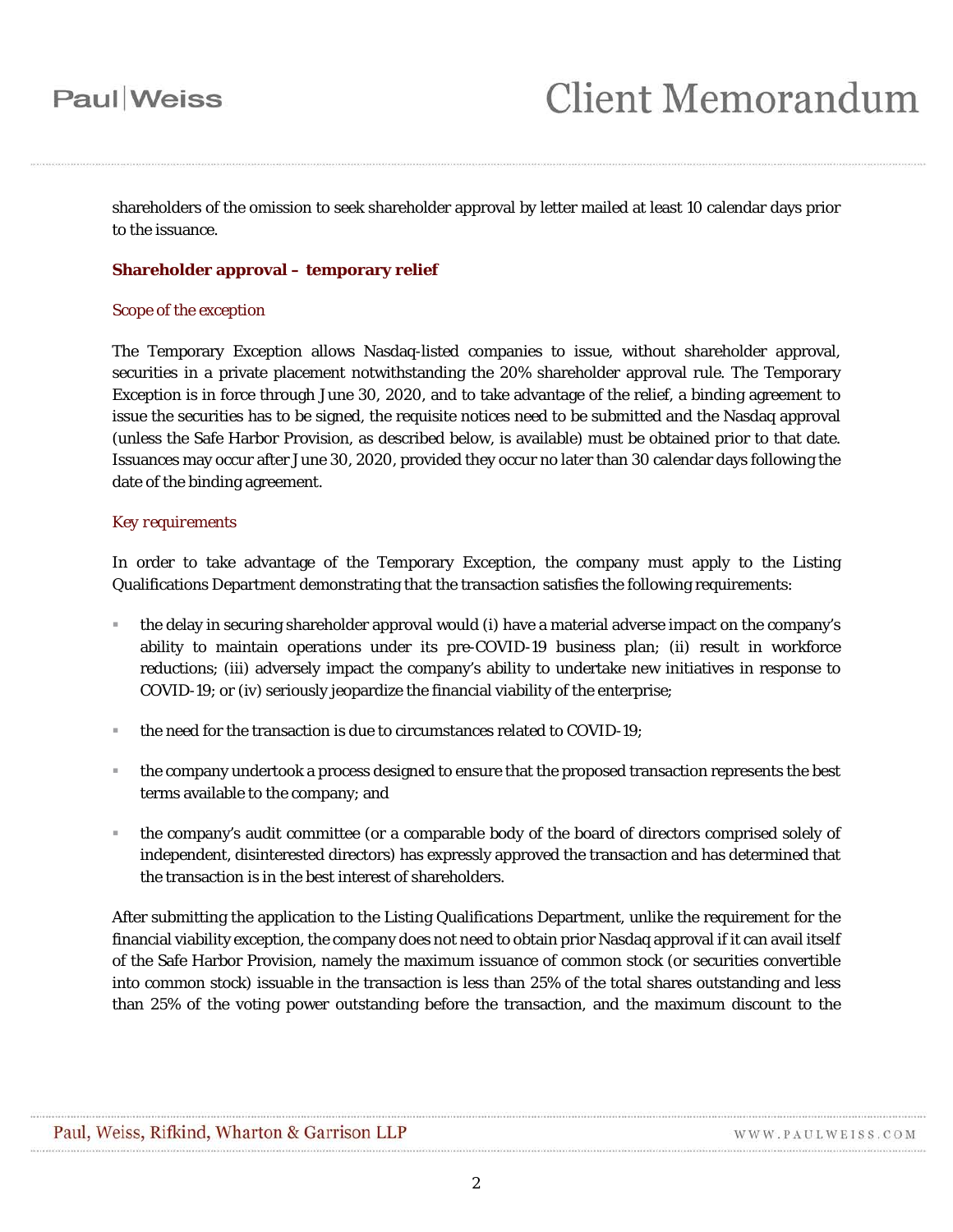### **Paul** Weiss

minimum price at which shares could be issued is 15%. In all other cases, the Listing Qualifications Department must approve reliance on the Temporary Exception based on the information provided.

The company must make a public announcement by filing a Form 8-K, where required by SEC rules, or by issuing a press release, disclosing as promptly as possible, but no later than two business days before the issuance of the securities: (i) the terms of the transaction (including the number of shares of common stock that could be issued and the consideration received); (ii) that shareholder approval would ordinarily be required under Nasdaq rules but for the fact that the company is relying on an exception; and (iii) that the audit committee or a comparable body of the board of directors comprised solely of independent, disinterested directors expressly approved reliance on the exception and determined that the transaction is in the best interest of shareholders.

The company, in lieu of obtaining prior approval following a 15-day advance notification, must nonetheless submit to Nasdaq in order to list the additional shares: (i) a written certification describing with specificity how the company complied with the requirements for the Temporary Exception and (ii) notification of the anticipated transaction. These submissions must be made as promptly as possible, but no later than the public announcement on via Form 8-K/ press release and in no event later than June 30, 2020.

Except for the foregoing and the limited exception described below for affiliate participation, the other Approval Triggers remain in effect.

### *Equity compensation exception*

Nasdaq adopted an exception from the shareholder approval requirement for an affiliate's participation in a transaction qualifying for the Temporary Exception provided the affiliate's participation in the transaction is specifically required by unaffiliated investors and the affiliate has not participated in negotiating the economic terms of the transaction.<sup>[3](#page-2-0)</sup> As a condition to qualifying for the relief, each affiliate's participation must be less than 5% of the transaction and all affiliates' participation collectively must be less than 10% of the transaction.

1

<span id="page-2-0"></span>Nasdaq has long interpreted its rules to require shareholder approval for certain sales to officers, directors, employees or consultants when such issuances could be considered a form of "equity compensation." Nasdaq has heard from market participants that investors often require senior management to put personal capital at risk and participate in a capital-raising transaction alongside the unaffiliated investors. Nasdaq believes that as a result of uncertainty related to the ongoing spread of the COVID-19 virus, listed companies seeking to raise capital may face such requests. Accordingly, Nasdaq proposes that the temporary exception allow such investments under limited circumstances.